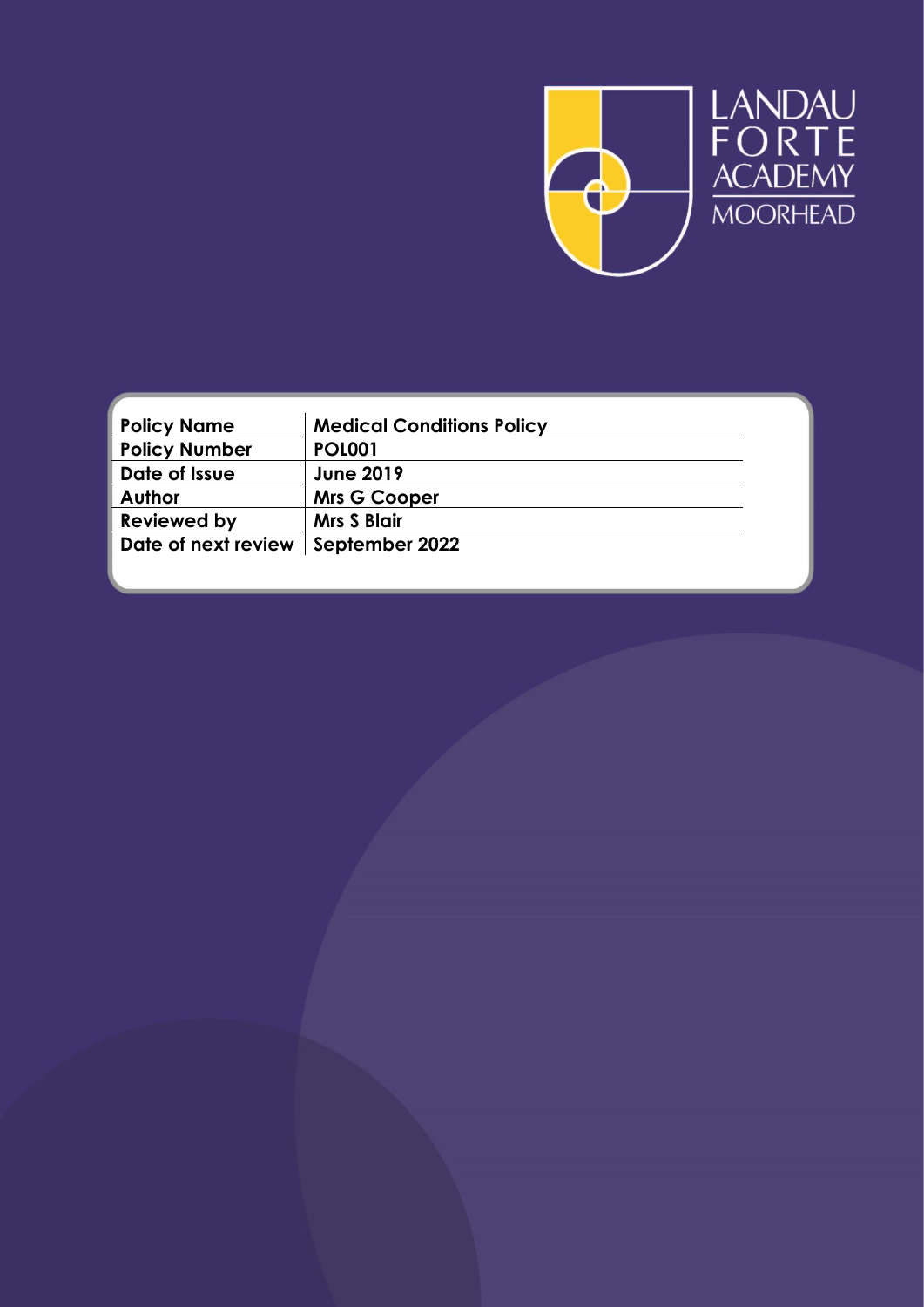### **Policy review dates and changes**

| <b>Review date</b> | By whom            | <b>Summary of changes made</b> | <b>Date</b><br>implemented |
|--------------------|--------------------|--------------------------------|----------------------------|
| February 2022      | <b>Mrs S Blair</b> | <b>Updated staff details</b>   | January 2022               |
|                    |                    |                                |                            |
|                    |                    |                                |                            |
|                    |                    |                                |                            |
|                    |                    |                                |                            |
|                    |                    |                                |                            |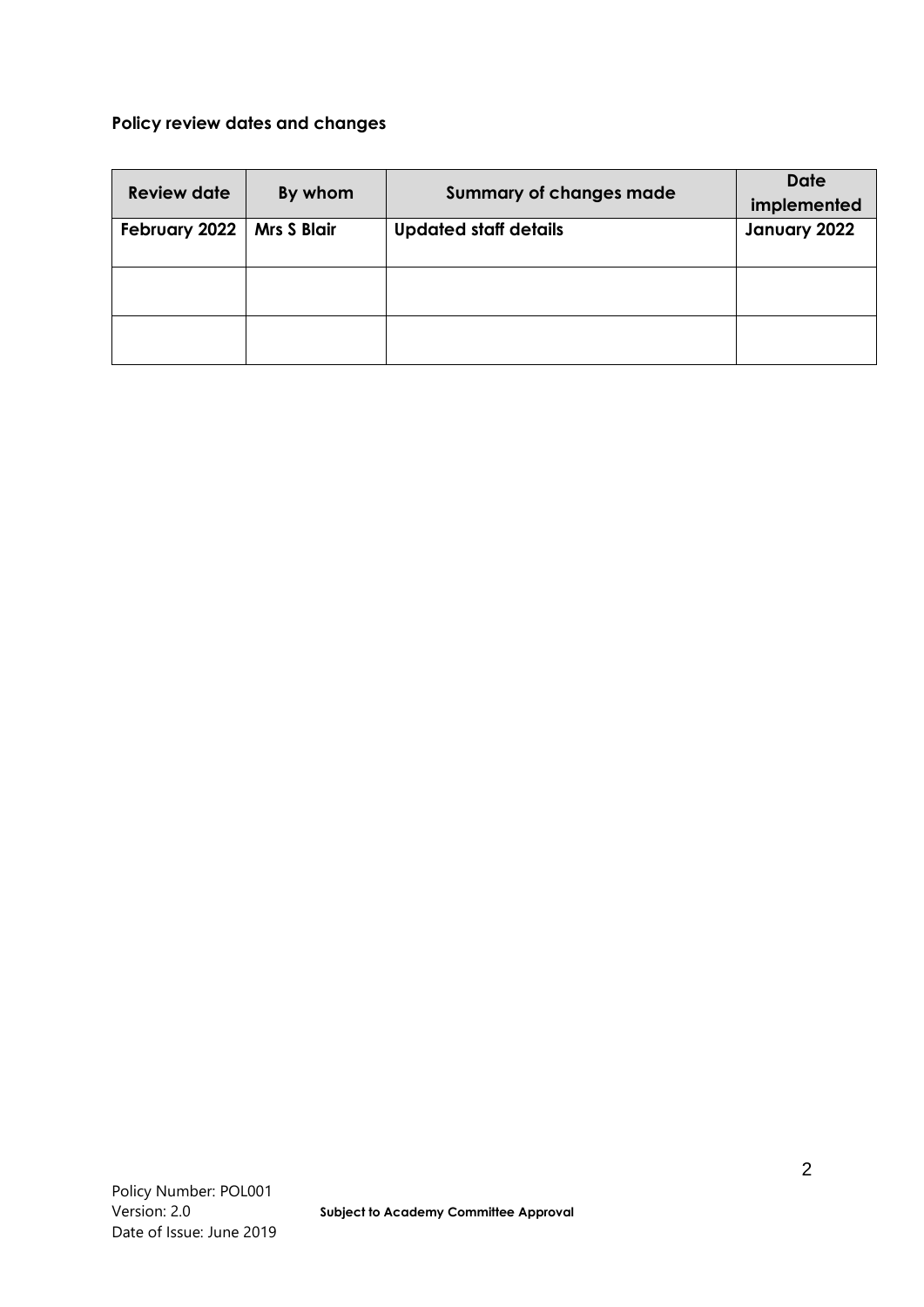# **1. Scope of the policy**

This policy applies to Landau Forte Academy Moorhead.

## **2. Purpose of the policy**

This policy is to ensure that:

- Pupils, staff and parents understand how our school will support pupils with medical conditions
- Pupils with medical conditions are properly supported to allow them to access the same education as other pupils, including school trips and sporting activities

The governing board will implement this policy by:

- Making sure sufficient staff are suitably trained
- Making staff aware of pupil's condition, where appropriate
- Making sure there are cover arrangements to ensure someone is always available to support pupils with medical conditions
- Providing supply teachers with appropriate information about the policy and relevant pupils
- Developing and monitoring individual healthcare plans (IHPs)

### **The named person with responsibility for implementing this policy is Mrs R McNeil**

## **Legislation and statutory responsibilities**

This policy meets the requirements under [Section 100 of the Children and](http://www.legislation.gov.uk/ukpga/2014/6/part/5/crossheading/pupils-with-medical-conditions)  [Families Act 2014,](http://www.legislation.gov.uk/ukpga/2014/6/part/5/crossheading/pupils-with-medical-conditions) which places a duty on governing boards to make arrangements for supporting pupils at their school with medical conditions. It is also based on the Department for Education's statutory guidance: [Supporting pupils at school with medical conditions.](https://www.gov.uk/government/uploads/system/uploads/attachment_data/file/484418/supporting-pupils-at-school-with-medical-conditions.pdf)

# **3. Policy Detail**

## **Roles and responsibilities**

### **3.1 The governing board**

The governing board has ultimate responsibility to make arrangements to support pupils with medical conditions. The governing board will ensure that sufficient staff have received suitable training and are competent before they are responsible for supporting children with medical conditions.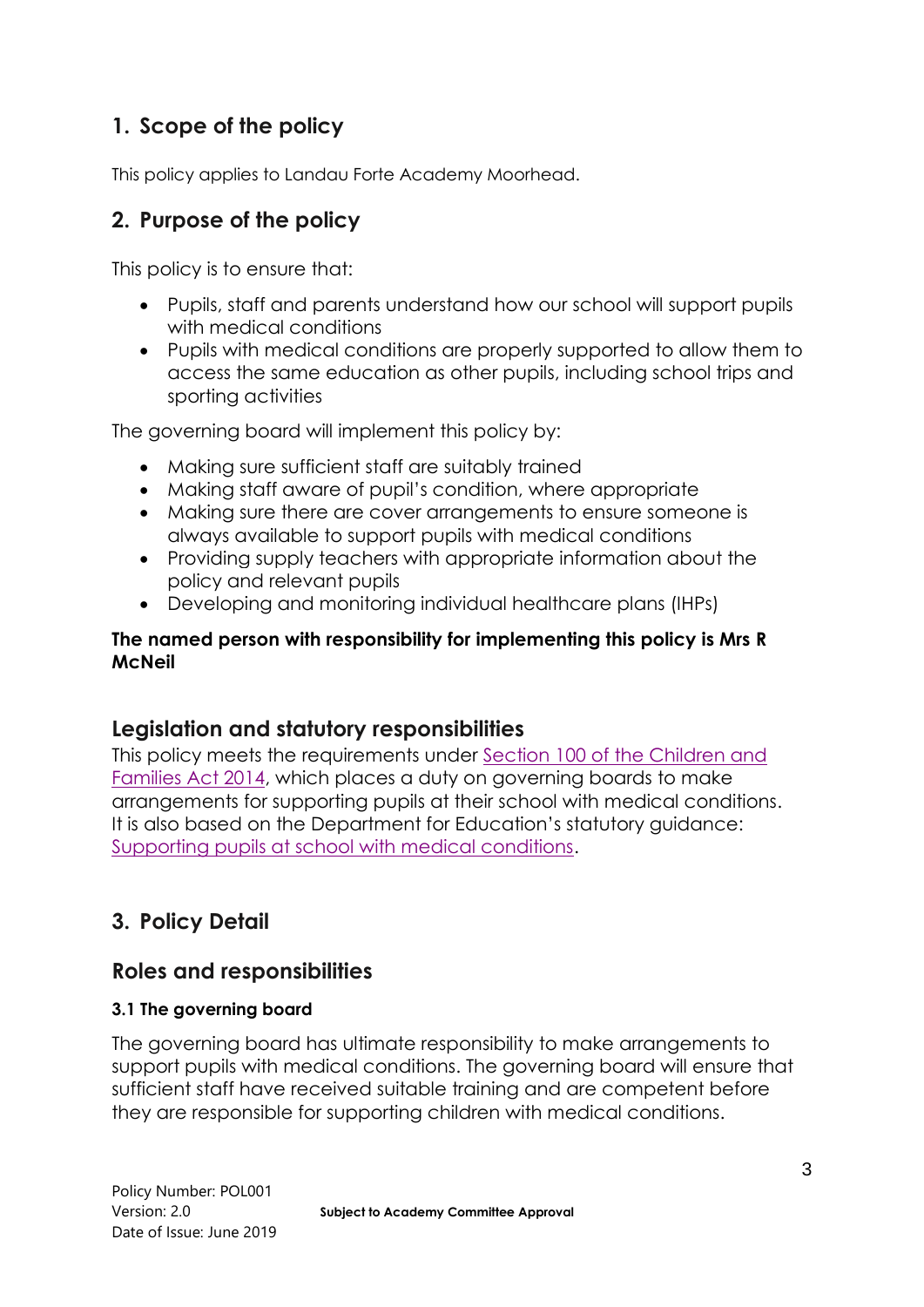### **3.2 The Headteacher**

The Headteacher will:

- Make sure all staff are aware of this policy and understand their role in its implementation
- Ensure that there is a sufficient number of trained staff available to implement this policy and deliver against all individual healthcare plans (IHPs), including in contingency and emergency situations
- Take overall responsibility for the development of IHPs
- Make sure that school staff are appropriately insured and aware that they are insured to support pupils in this way
- Contact the school nursing service in the case of any pupil who has a medical condition that may require support at school, but who has not yet been brought to the attention of the school nurse
- Ensure that systems are in place for obtaining information about a child's medical needs and that this information is kept up to date

### **3.3 Staff**

Supporting pupils with medical conditions during school hours is not the sole responsibility of one person. Any member of staff may be asked to provide support to pupils with medical conditions, although they will not be required to do so. This includes the administration of medicines.

Those staff who take on the responsibility to support pupils with medical conditions will receive sufficient and suitable training, and will achieve the necessary level of competency before doing so.

Teachers will take into account the needs of pupils with medical conditions that they teach. All staff will know what to do and respond accordingly when they become aware that a pupil with a medical condition needs help. List of medical conditions in class files.

### **3.4 Parents**

Parents will:

- Provide the school with sufficient and up-to-date information about their child's medical needs, this will be updated annually
- Be involved in the development and review of their child's IHP and may be involved in its drafting
- Carry out any action they have agreed to as part of the implementation of the IHP e.g. provide medicines and equipment

### **3.5 Pupils**

Pupils with medical conditions will often be best placed to provide information about how their condition affects them. Pupils should be fully involved in discussions about their medical support needs and contribute as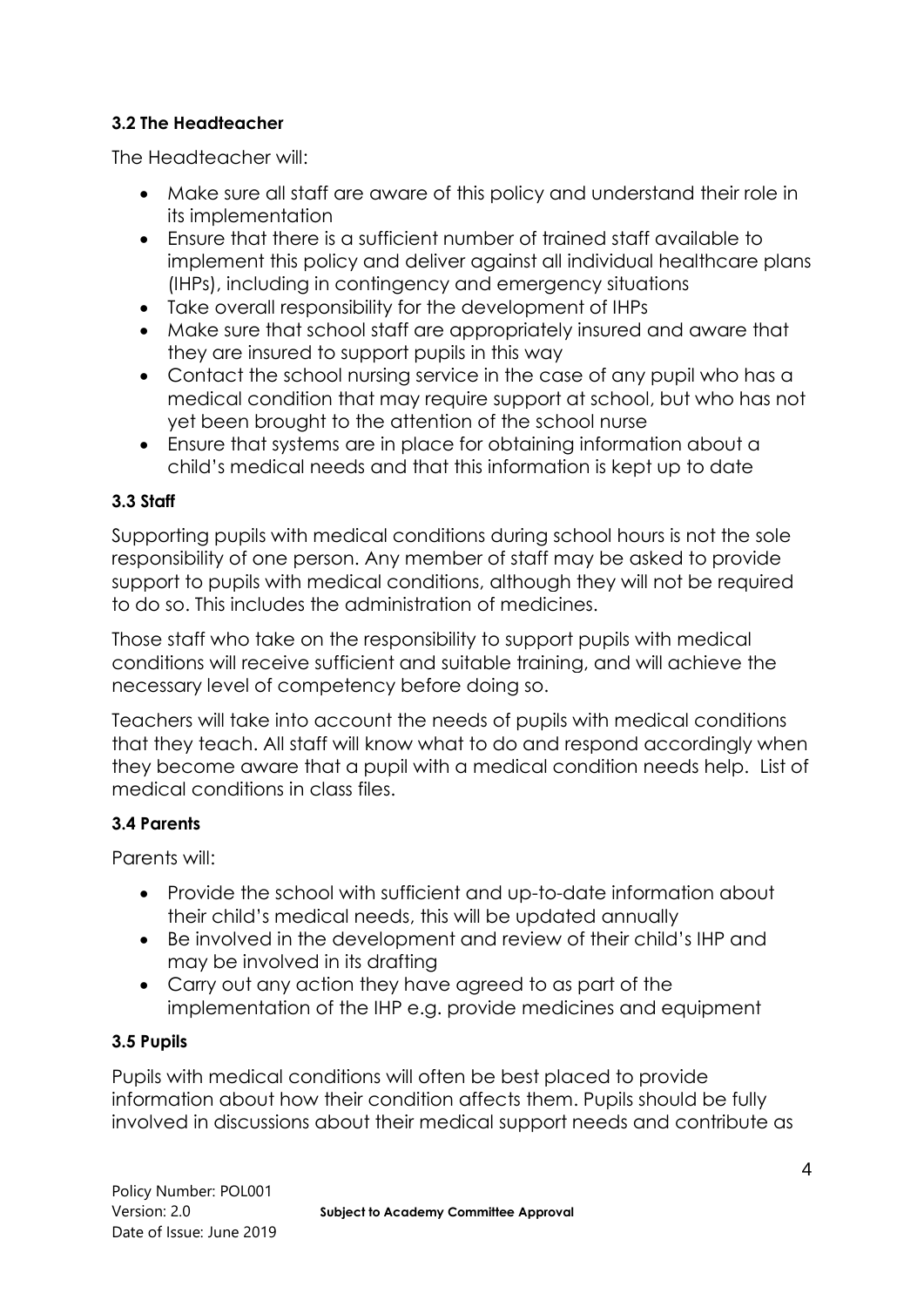much as possible to the development of their IHPs. They are also expected to comply with their IHPs.

#### **3.6 School nurses and other healthcare professionals**

The educational healthcare service will notify the school when a pupil has been identified as having a medical condition that will require support in school. This will be before the pupil starts school, wherever possible.

Healthcare professionals, such as GPs and paediatricians, will liaise with the schools nurses and notify them of any pupils identified as having a medical condition.

## **4**. **Equal opportunities**

Our school is clear about the need to actively support pupils with medical conditions to participate in school trips and visits, or in sporting activities, and not prevent them from doing so.

The school will consider what reasonable adjustments need to be made to enable these pupils to participate fully and safely on school trips, visits and sporting activities.

Risk assessments will be carried out so that planning arrangements take account of any steps needed to ensure that pupils with medical conditions are included. In doing so, pupils, their parents and any relevant healthcare professionals will be consulted.

## **5. Being notified that a child has a medical condition**

When the school is notified that a pupil has a medical condition, the process outlined below will be followed to decide whether the pupil requires an IHP.

The school will make every effort to ensure that arrangements are put into place within 2 weeks, or by the beginning of the relevant term for pupils who are new to our school.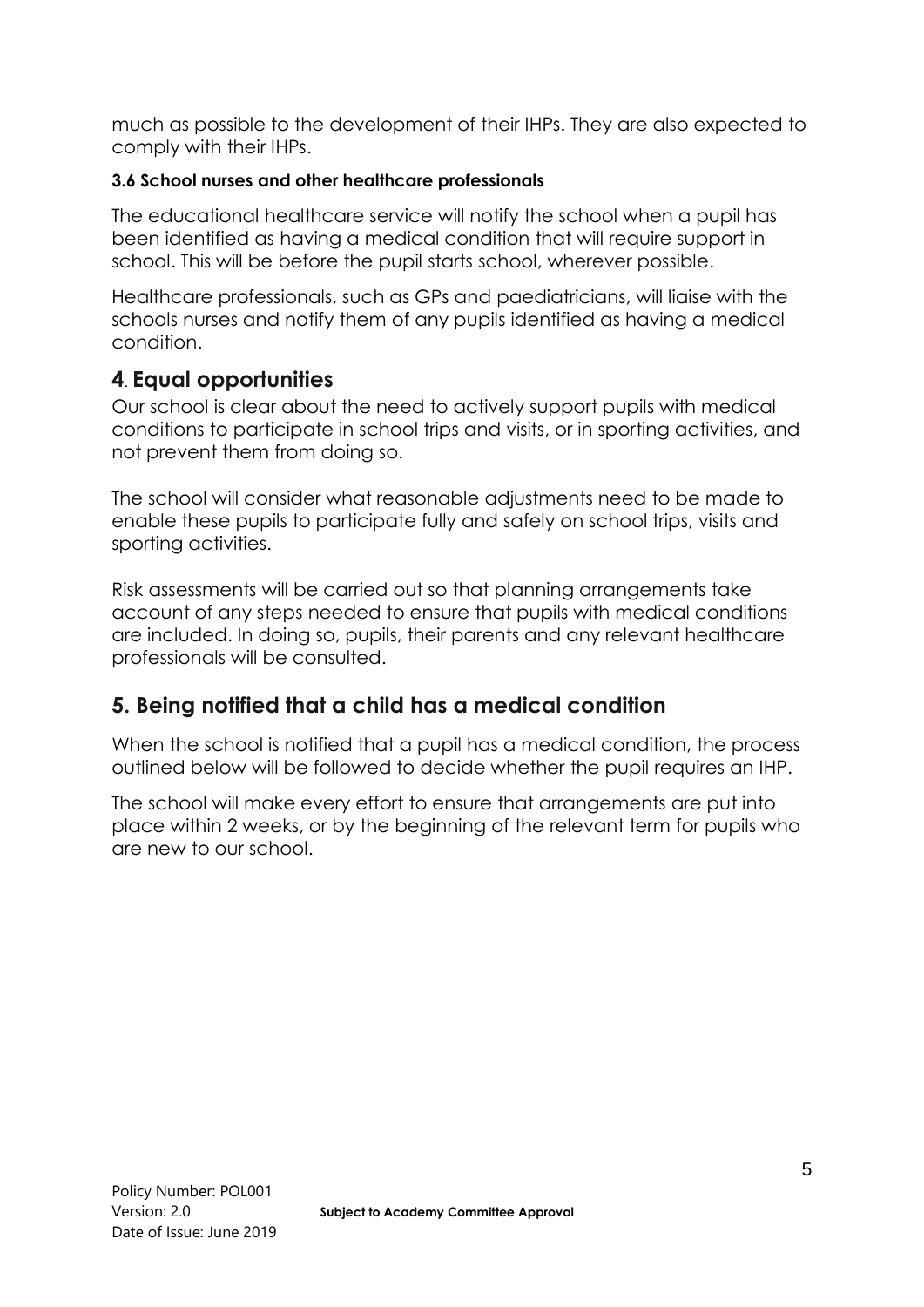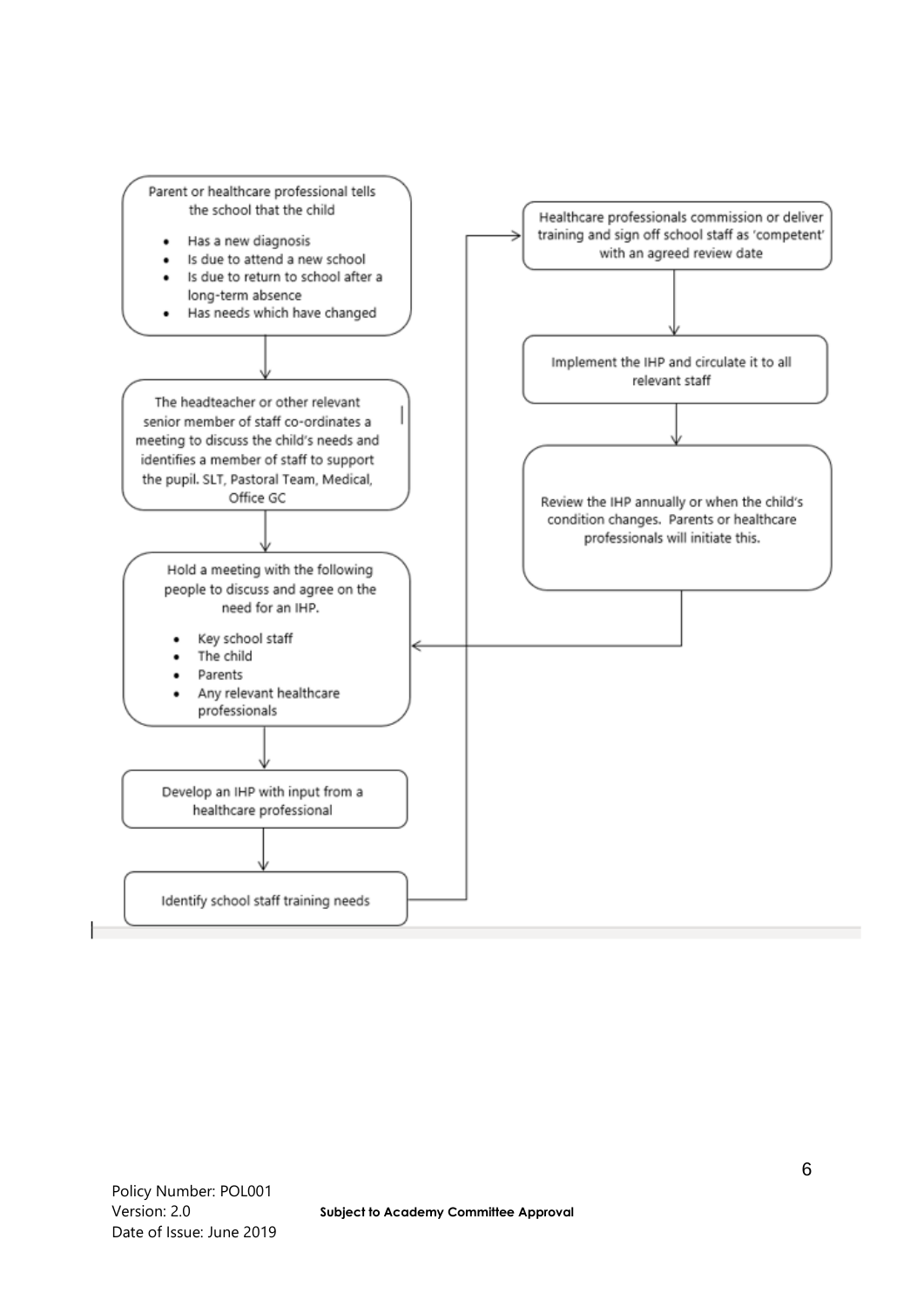## **6. Individual healthcare plans**

The Headteacher has overall responsibility for the development of IHPs for pupils with medical conditions. This has been delegated to Mrs Parker. List of children with IHP's are in class folders,

Plans will be reviewed at least annually, or earlier if there is evidence that the pupil's needs have changed.

Plans will be developed with the pupil's best interests in mind and will set out:

- What needs to be done
- When
- By whom

Not all pupils with a medical condition will require an IHP. It will be agreed with a healthcare professional and the parents when an IHP would be inappropriate or disproportionate. This will be based on evidence. If there is not a consensus, the Headteacher will make the final decision.

Plans will be drawn up in partnership with the school, parents and a relevant healthcare professional, such as the school nurse, specialist or paediatrician, who can best advice on the pupil's specific needs. The pupil will be involved wherever appropriate.

IHPs will be linked to, or become part of, any statement of special educational needs (SEN) or education, health and care (EHC) plan. If a pupil has SEN but does not have a statement or EHC plan, the SEN will be mentioned in the IHP.

The level of detail in the plan will depend on the complexity of the child's condition and how much support is needed. The governing board and Ms Paul, our SENCO, will consider the following when deciding what information to record on IHPs:

- The medical condition, its triggers, signs, symptoms and treatments
- The pupil's resulting needs, including medication (dose, side effects and storage) and other treatments, time, facilities, equipment, testing, access to food and drink where this is used to manage their condition, dietary requirements and environmental issues, e.g. crowded corridors, travel time between lessons
- Specific support for the pupil's educational, social and emotional needs. For example, how absences will be managed, requirements for extra time to complete exams, use of rest periods or additional support in catching up with lessons, counselling sessions
- The level of support needed, including in emergencies.
- Who will provide this support, their training needs, expectations of their role and confirmation of proficiency to provide support for the pupil's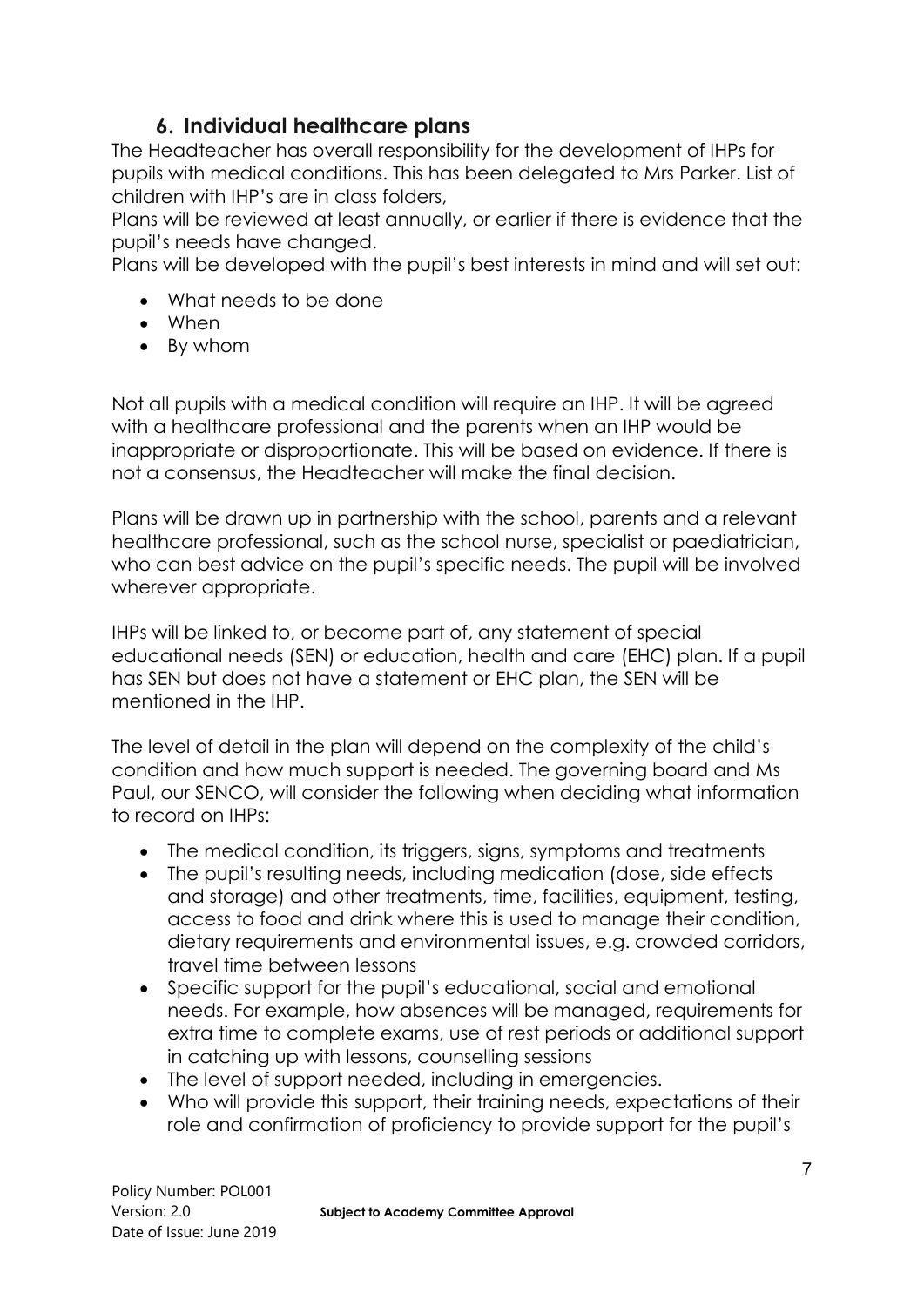medical condition from a healthcare professional, and cover arrangements for when they are unavailable

- Who in the school needs to be aware of the pupil's condition and the support required
- Arrangements for written permission from parents and the Headteacher for medication to be administered by a member of staff, or self-administered by the pupil during school hours
- Separate arrangements or procedures required for school trips or other school activities outside of the normal school timetable that will ensure the pupil can participate, e.g. risk assessments
- Where confidentiality issues are raised by the parent/pupil, the designated individuals to be entrusted with information about the pupil's condition
- What to do in an emergency, including who to contact, and contingency arrangements

# **7. Managing medicines**

Prescription and non-prescription medicines will only be administered at school:

• Where we have parents' written consent

Pupils under 16 will not be given medicine containing aspirin unless prescribed by a doctor.

Anyone giving a pupil any medication (for example, for pain relief) will first check maximum dosages and when the previous dosage was taken. Parent signature and consent has been obtained and pain relief only administered after 12 noon. Parents will always be informed.

The school will only accept prescribed medicines that are:

- **In-date**
- **Labelled**
- **Provided in the original container, as dispensed by the pharmacist, and include instructions for administration, dosage and storage**

#### **The school will accept insulin that is inside an insulin pen or pump rather than its original container, but it must be in date.**

All medicines will be stored safely. Pupils will be informed about where their medicines are at all times and be able to access them immediately. Medicines and devices such as asthma inhalers, blood glucose testing meters and adrenaline pens will always be readily available to pupils in their class room and not locked away.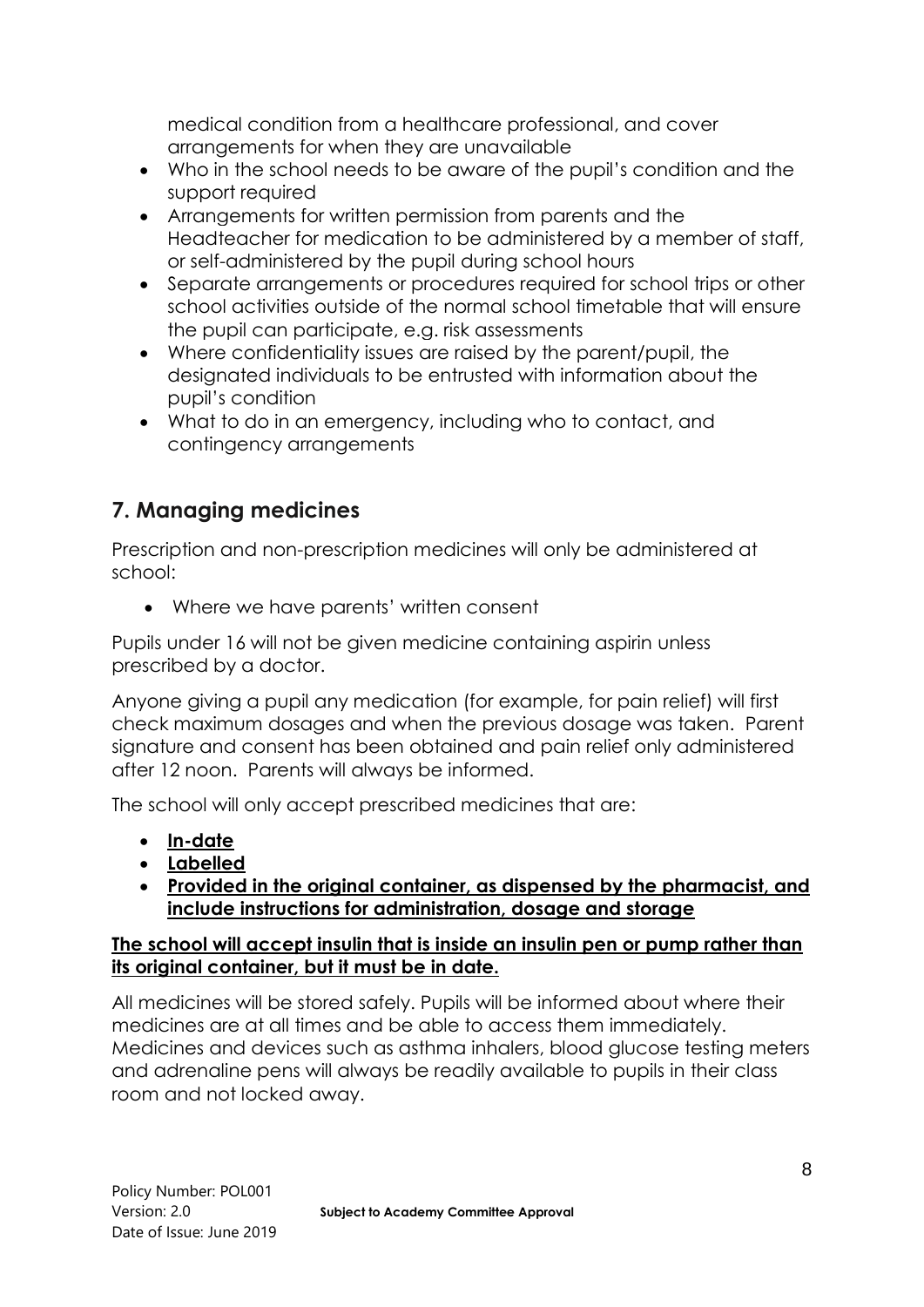Medicines will be returned to parents to arrange for safe disposal when no longer required.

#### **7.1 Controlled drugs**

[Controlled drugs](http://www.nhs.uk/chq/Pages/1391.aspx?CategoryID=73) are prescription medicines that are controlled under the [Misuse of Drugs Regulations 2001](http://www.legislation.gov.uk/uksi/2001/3998/schedule/1/made) and subsequent amendments, such as morphine or methadone.

Parents of a pupil who has been prescribed a controlled drug will be required to bring them to the school office where they will be counted, witnessed and recorded in the controlled drugs record book. All controlled drugs are kept in a secure locked cupboard in the medical room and only named staff have access.

A pupil who has been prescribed a controlled drug may have it in their possession if they are competent to do so, to bring to school and take home if they have parental permission but they must not pass it to another pupil to use.

Controlled drugs will be easily accessible in an emergency and a record of any doses used and the amount held will be kept.

#### **7.2 Pupils managing their own needs**

Pupils who are competent will be encouraged to take responsibility for managing their own medicines and procedures. This will be discussed with parents and it will be reflected in their IHPs.

Pupils must not carry their own medication, example tablets. Staff will not force a pupil to take a medicine or carry out a necessary procedure if they refuse, this will be recorded and a phone call home but will follow the procedure agreed in the IHP and inform parents so that an alternative option can be considered, if necessary.

### **7.3 Unacceptable practice**

School staff should use their discretion and judge each case individually with reference to the pupil's IHP, but it is generally not acceptable to:

- Prevent pupils from easily accessing their inhalers and medication, and administering their medication when and where necessary
- Assume that every pupil with the same condition requires the same treatment
- Ignore the views of the pupil or their parents
- Ignore medical evidence or opinion (although this may be challenged)
- Send children with medical conditions home frequently for reasons associated with their medical condition or prevent them from staying for normal school activities, including lunch, unless this is specified in their IHPs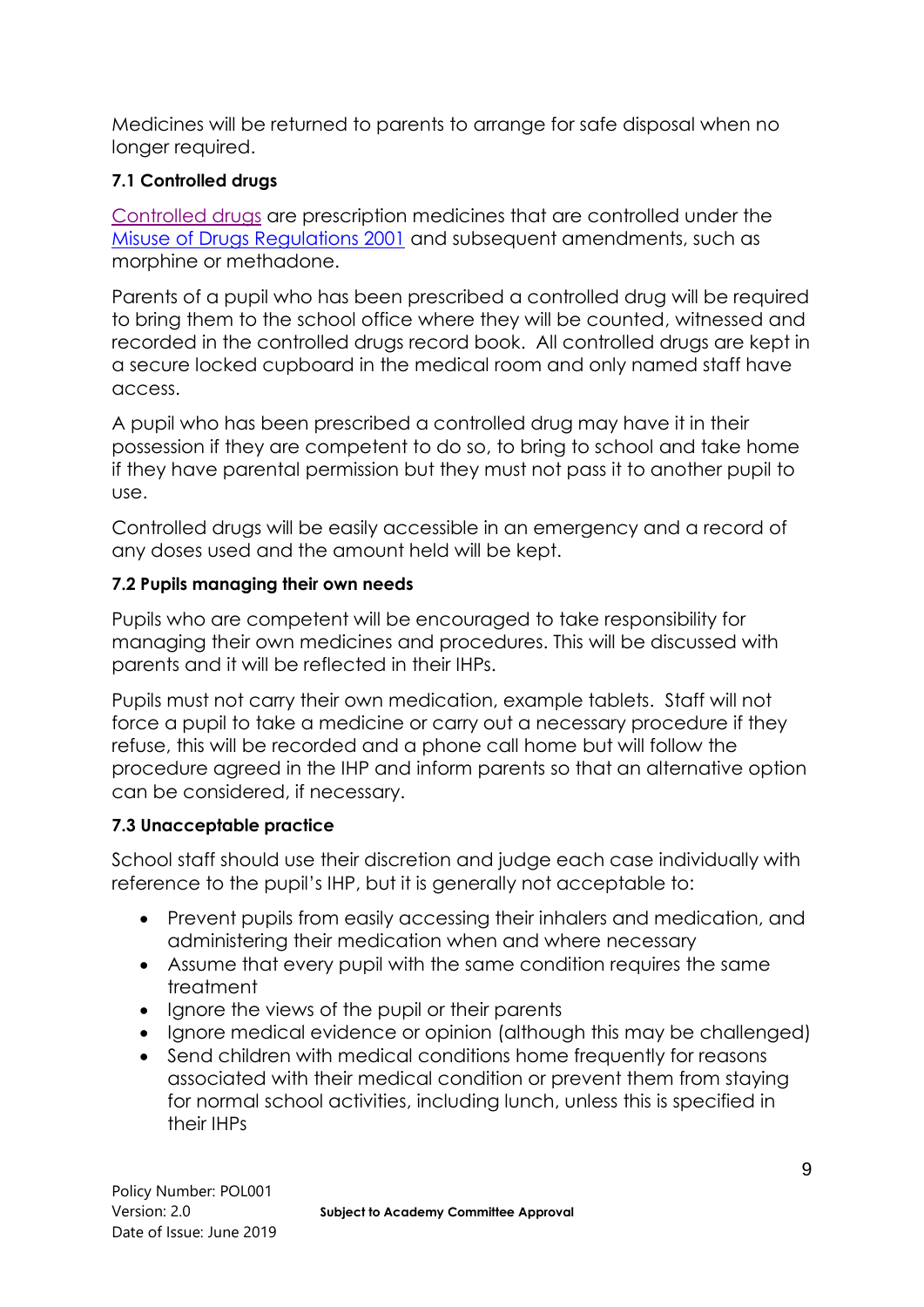- If the pupil becomes ill, send them to the school office or medical room unaccompanied or with someone unsuitable
- Penalise pupils for their attendance record if their absences are related to their medical condition, e.g. hospital appointments
- Prevent pupils from drinking, eating or taking toilet or other breaks whenever they need to in order to manage their medical condition effectively
- Require parents, or otherwise make them feel obliged, to attend school to administer medication or provide medical support to their pupil, including with toileting issues. No parent should have to give up working because the school is failing to support their child's medical needs
- Prevent pupils from participating, or create unnecessary barriers to pupils participating in any aspect of school life, including school trips, e.g. by requiring parents to accompany their child
- Administer, or ask pupils to administer, medicine in school toilets

## **8. Emergency procedures**

Staff will follow the school's normal emergency procedures (for example, calling 999). All pupils' IHPs will clearly set out what constitutes an emergency and will explain what to do.

If a pupil needs to be taken to hospital, staff will stay with the pupil until the parent arrives, or accompany the pupil to hospital by ambulance.

## **9. Training**

Staff who are responsible for supporting pupils with medical needs will receive suitable and sufficient training to do so.

The training will be identified during the development or review of IHPs. Staff who provide support to pupils with medical conditions will be included in meetings where this is discussed.

The relevant healthcare professionals will lead on identifying the type and level of training required and will agree this with Mrs Parker, our SENCO. Training will be kept up to date. Training will:

- Be sufficient to ensure that staff are competent and have confidence in their ability to support the pupils
- Fulfil the requirements in the IHPs
- Help staff to have an understanding of the specific medical conditions they are being asked to deal with, their implications and preventative measures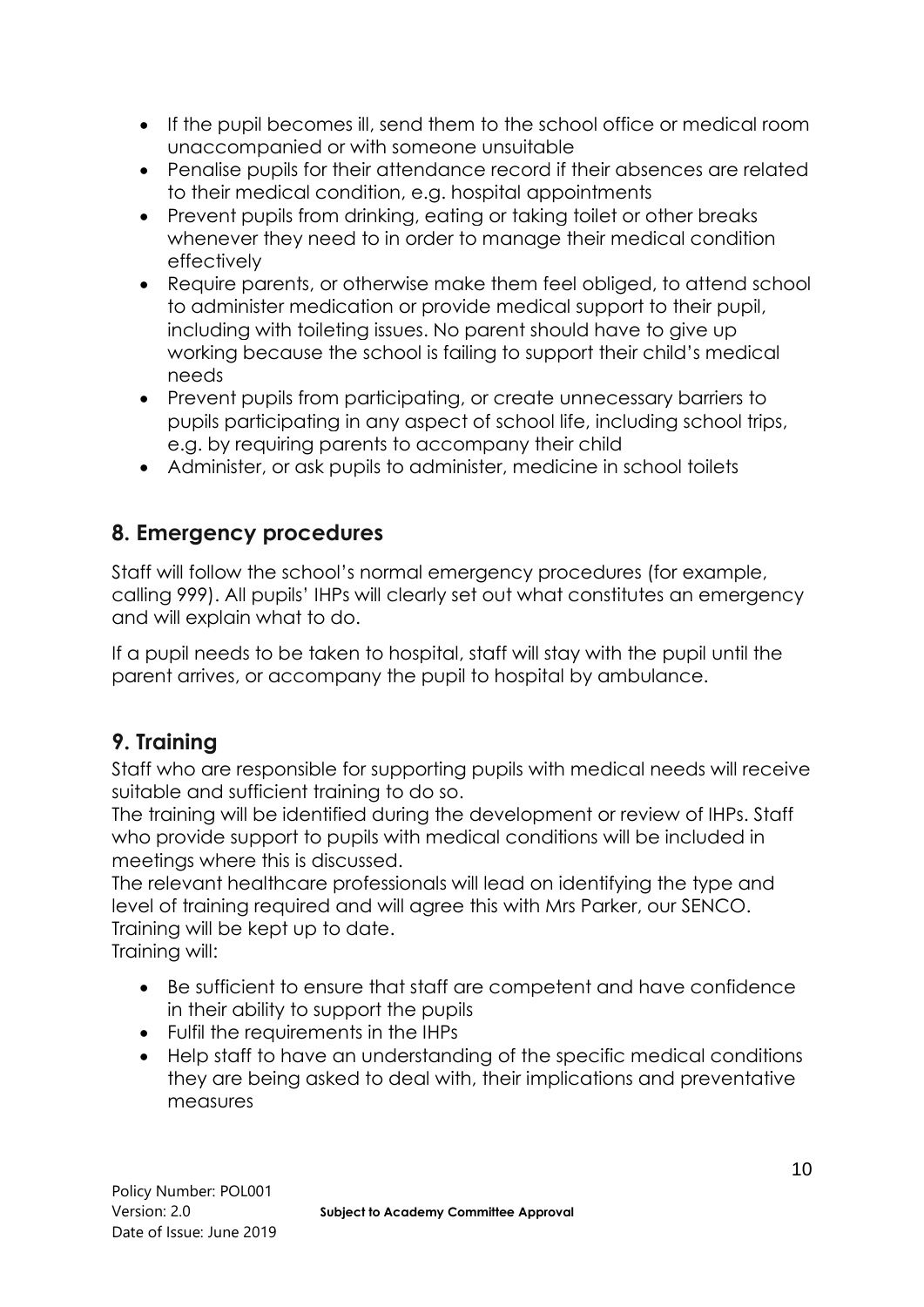Healthcare professionals will provide confirmation of the proficiency of staff in a medical procedure, or in providing medication.

All staff will receive training so that they are aware of this policy and understand their role in implementing it, for example, with preventative and emergency measures so they can recognise and act quickly when a problem occurs. This will be provided for new staff during their induction.

# **10. Record keeping**

The governing board will ensure that written records are kept of all medicine administered to pupils. Parents will be informed if their pupil has been unwell at school.

IHPs are kept in a readily accessible place which all staff are aware of.

# **11. Liability and indemnity**

Staff are assured that when providing support to pupils with medical conditions, they are covered by the school's insurance.

The details of the school's insurance arrangements which cover staff providing support to pupils with medical conditions are as follows: The RPA will provide an indemnity (under Third Party Liability) if a Member becomes legally liable to pay for damages or compensation in respect of or arising out of personal injury in connection with the provision of medicines or medical procedures. Indemnity will also be provided to any member of staff (other than any doctor, surgeon or dentist while working in a professional capacity) who is providing support to pupils with medical conditions and has received sufficient and suitable training.

Cover provided by the RPA will be subject to adherence with the statutory guidance on supporting pupils at school with medical conditions, December 2015 link provided below:

[https://www.gov.uk/government/uploads/system/uploads/attachment\\_data](https://www.gov.uk/government/uploads/system/uploads/attachment_data/file/349435/Statutory_guidance_on_supporting_pupils_at_school_with_medical_conditions.pdf) [/file/349435/Statutory\\_guidance\\_on\\_supporting\\_pupils\\_at\\_school\\_with\\_medic](https://www.gov.uk/government/uploads/system/uploads/attachment_data/file/349435/Statutory_guidance_on_supporting_pupils_at_school_with_medical_conditions.pdf) [al\\_conditions.pdf](https://www.gov.uk/government/uploads/system/uploads/attachment_data/file/349435/Statutory_guidance_on_supporting_pupils_at_school_with_medical_conditions.pdf)

# **12. Complaints**

Parents with a complaint about how their child's medical condition is being dealt with at school should discuss this directly with the school in the first instance. If the Headteacher cannot resolve the matter, they will direct parents to the school's complaints procedure.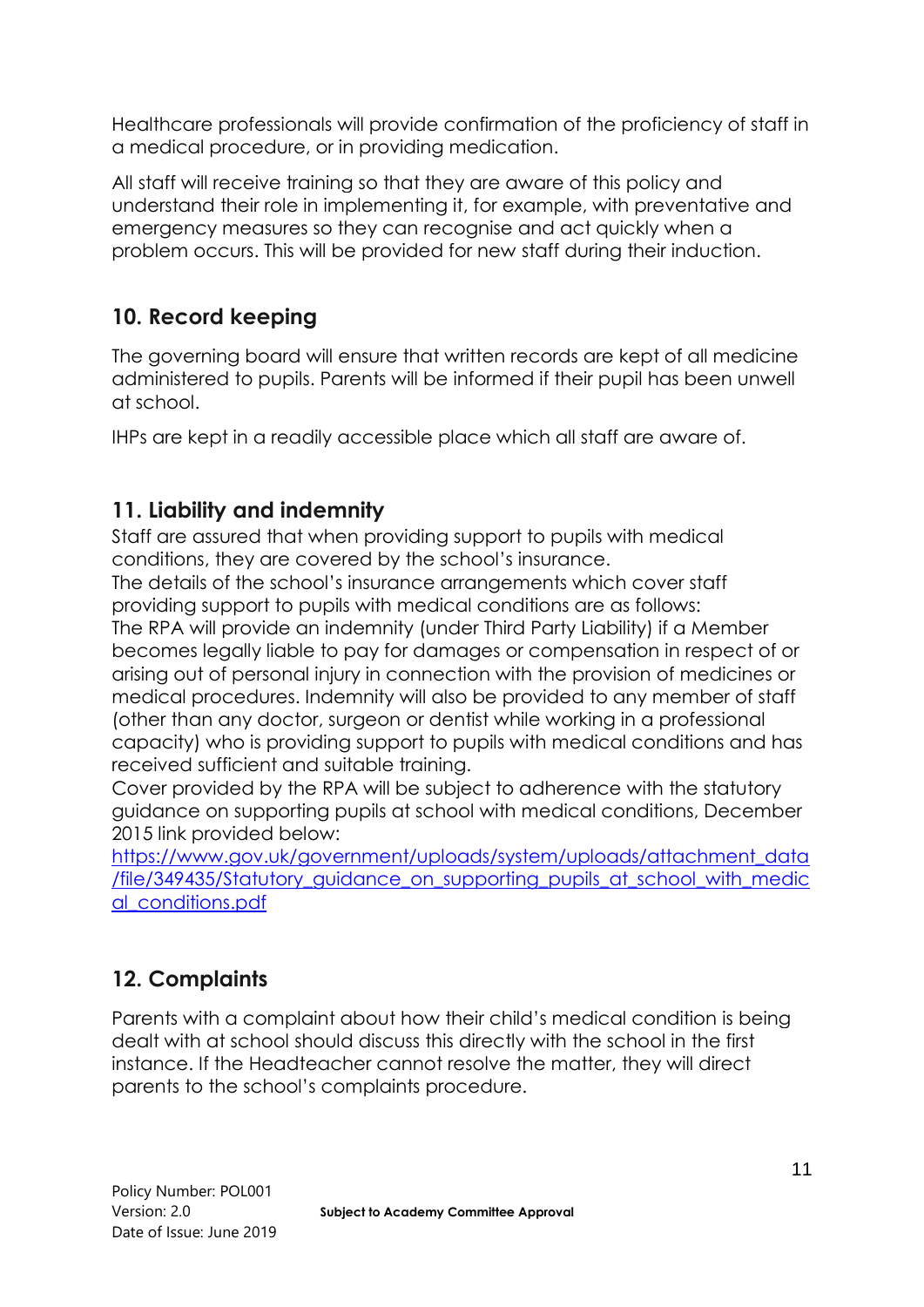## **13. Monitoring arrangements**

This policy will be reviewed and approved by the governing board every two years.

### **14. Links to other policies**

This policy links to the following policies:

- Accessibility plan
- Complaints
- Equality information and objectives
- First aid
- Health and safety
- Safeguarding
- Special educational needs information report and policy

At Landau Forte Academy, we ask all parents to take medicine straight to the office and personally hand to Mr Reid or Mrs Blair.

Under no circumstances must a child bring medicine in to school by themselves, nor must it be given to a teacher.

Parents must complete the consent form in the office before any medicine will be administered.

Only the named staff will administer medicine. In the unlikely event the office staff are unavailable, a named first-aider will administer the medicine.

#### **Procedure for Medicines**

A member of staff will be assigned to administer medication for each individual child concerned.

#### *They will also be responsible for ensuring that:*

- The medication consent form has been completed correctly and signed.
- All necessary details are recorded and the staff member clearly understands the instructions for the medication. If the staff member is uncertain of any aspect they must consult the Headteacher immediately.
- The medication is correctly labelled and stored according to the product instructions, in the original container and with written instructions from the manufacturer stored with the medication.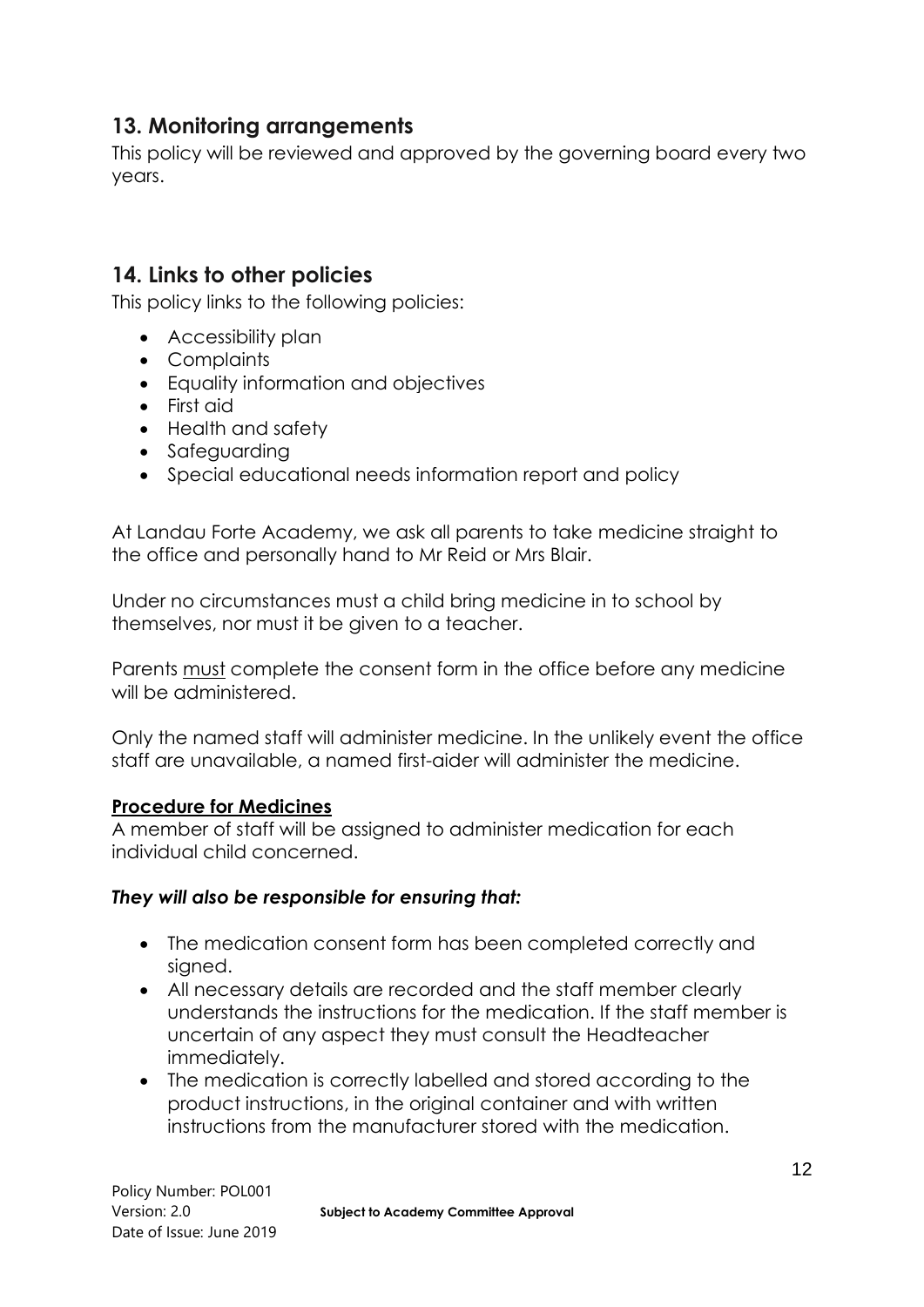- A second member of staff must act as a witness to ensure when medication is being administered to ensure that the correct dosage is given and to offer support and practical assistance if required.
- All medicines are kept in the medical room in a secure fridge.
- A record of any medication which has been given is kept in the medical room.

| <b>Do</b>                                                                                                                                                                                                                                                                                                                                                                                                                                                                                                                                                                                                                                                                                          | Do not                                                                                                                                                                                                                                                                                                                                                                                                                                                                                                                                                                                                                                                                                                                                                                                             |
|----------------------------------------------------------------------------------------------------------------------------------------------------------------------------------------------------------------------------------------------------------------------------------------------------------------------------------------------------------------------------------------------------------------------------------------------------------------------------------------------------------------------------------------------------------------------------------------------------------------------------------------------------------------------------------------------------|----------------------------------------------------------------------------------------------------------------------------------------------------------------------------------------------------------------------------------------------------------------------------------------------------------------------------------------------------------------------------------------------------------------------------------------------------------------------------------------------------------------------------------------------------------------------------------------------------------------------------------------------------------------------------------------------------------------------------------------------------------------------------------------------------|
| Remember that any member of<br>school staff may be asked to<br>provide support to pupils with<br>medical conditions, but they are<br>not obliged to do so<br>Check the maximum dosage<br>and when the previous dosage<br>was taken before administering<br>medicine<br>Keep a record of all medicines<br>administered. The record should<br>state the type of medicine, the<br>dosage, how and when it was<br>administered, and the member<br>of staff who administered it<br>Inform parents if their child has<br>received medicine or been<br>unwell at school<br>Store medicine safely<br>Ensure that the child knows<br>where his or her medicine is<br>kept, and can access it<br>immediately | ×<br>Give prescription medicines or<br>undertake healthcare<br>procedures without appropriate<br>training<br>x<br>Accept medicines unless they<br>are in-date, labelled, in the<br>original container and<br>accompanied by instructions<br>x<br>Give prescription or non-<br>prescription medicine to a child<br>under 16 without written<br>parental consent, unless in<br>exceptional circumstances<br>x<br>Give medicine containing aspirin<br>to a child under 16 unless it has<br>been prescribed by a doctor<br>x<br>Lock away emergency<br>medicine or devices such as<br>adrenaline pens or asthma<br>inhalers<br>x<br>Force a child to take their<br>medicine. If the child refuses to<br>take it, follow the procedure in<br>the individual healthcare plan<br>and inform their parents |